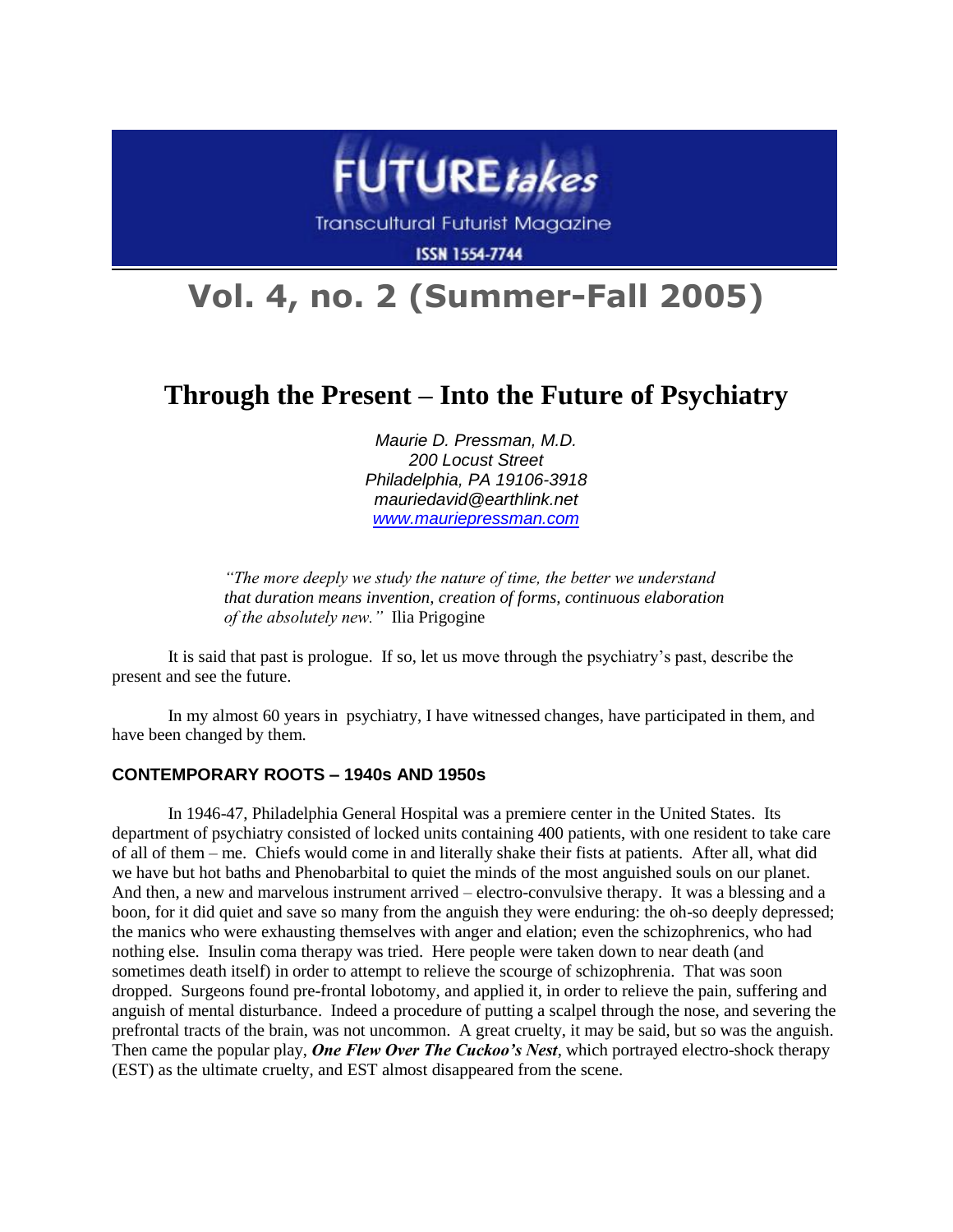The next wave was psychoanalysis. Right after World War II, psychoanalysis arrived on the scene in a flush and flurry. The great teachers who had surrounded Freud, poured into the United States having escaped the Nazi Holocaust. Psychoanalysis was triumphant – eagerly consumed. People were hungry for new knowledge about themselves, about the mind, about society. Woody Allen made a career from his adventures in psychoanalysis. All this was easily understood, for before that science had thought of the mind as a rather flat surface, containing only that which we see, feel, hear, touch, taste. Now Freud had opened a new and vast territory, at first very frightening to science, but now science was eager for exploration.

Psychoanalytic institutes sprung up everywhere. Students were rushing in for training. In some ways it was a halcyon time for study. The inspired fever of the Freudian pioneers was transmitted in terms of study, adventure, discovery. But – as so often happens, the adventuresome, even courageous spirit of the pioneer was absorbed in "establishment," and then establishment became anti-pioneer. This happened to psychoanalysis at a time when it could have spread its fundamental and very important knowledge of human behavior, and indeed of societal nature. Instead it went into a self-created ghetto, to prevent what Freud had described as "the pure gold of psychoanalysis" being alloyed with lesser metal. Too bad! For the principles of psychoanalysis contain very important insights into how we function at a deeper level – and parallel to that, how society itself functions at a deeper level – and again, the world community. These insights, joined with the ever growing knowledge of the mind, could have led to even greater power in dealing with the problems of the world. But – psychoanalysis was gradually swept aside, to be represented by those who did not fully understand it – and thus defamed. I contend that in terms of the present, it is too bad that we have lost the very fundamental principles of: 1. How resistance (the way we fool ourselves into un-knowing) is present and to be dealt with; 2. How the primitive instincts within us can become refined (sublimated) into creative, even altruistic, energy; 3. Transference – how we transfer patterns learned early in life relating to our original care-givers, onto those in the present (and unconsciously so), directing so many of our attitudes and actions, problems and prejudices, as well as talents.

Next came behavior therapy. Joseph Wolpe was its chief advocate – and very practical it was, taking people and training them to become unafraid of their phobias, deconditioning them – even using mental power to do so, for instead of gradually invading the phobia (physically) they were enabled to do this mentally – step by step – with positive results. Operant conditioning arrived. Here the environment was set up to shape the neurotic personality into new and more acceptable forms. This was portrayed graphically in the movie, *A Clockwork Orange*. Both Operant Conditioning an Behavior Therapy opposed and derogated and defamed psychoanalysis. They were its antagonists and made contributions as did analysis. But what was required was a melding. And this has occurred in the present in terms of the popular Cognitive Behavioral Psychotherapy.

# **EAST MEETS NEW WEST**

All throughout this time, there was a growth (in the 1960's) of a humanistic trend. Abraham Maslow led the way – and we began to think away from what was wrong with a person, and into what was best, highest and finest. And so humanistic psychology arrived upon the scene. At the same time Gurus were being imported from the East, bringing with them a great interest in Eastern psychology, beginning with Alan Watts, and all this combining with humanistic psychology and the spiritual side of things.

Now Carl Gustav Jung, who had been set aside by the interest in Freud and Freudian psychology, became prominent, with his combining East and West in his psychology. Another of Freud's former students, Wilhelm Reich (later to be excommunicated by his colleagues) brought his genius and pioneer studies to bear, followed by his students, leading to the many body therapies that are popular today. And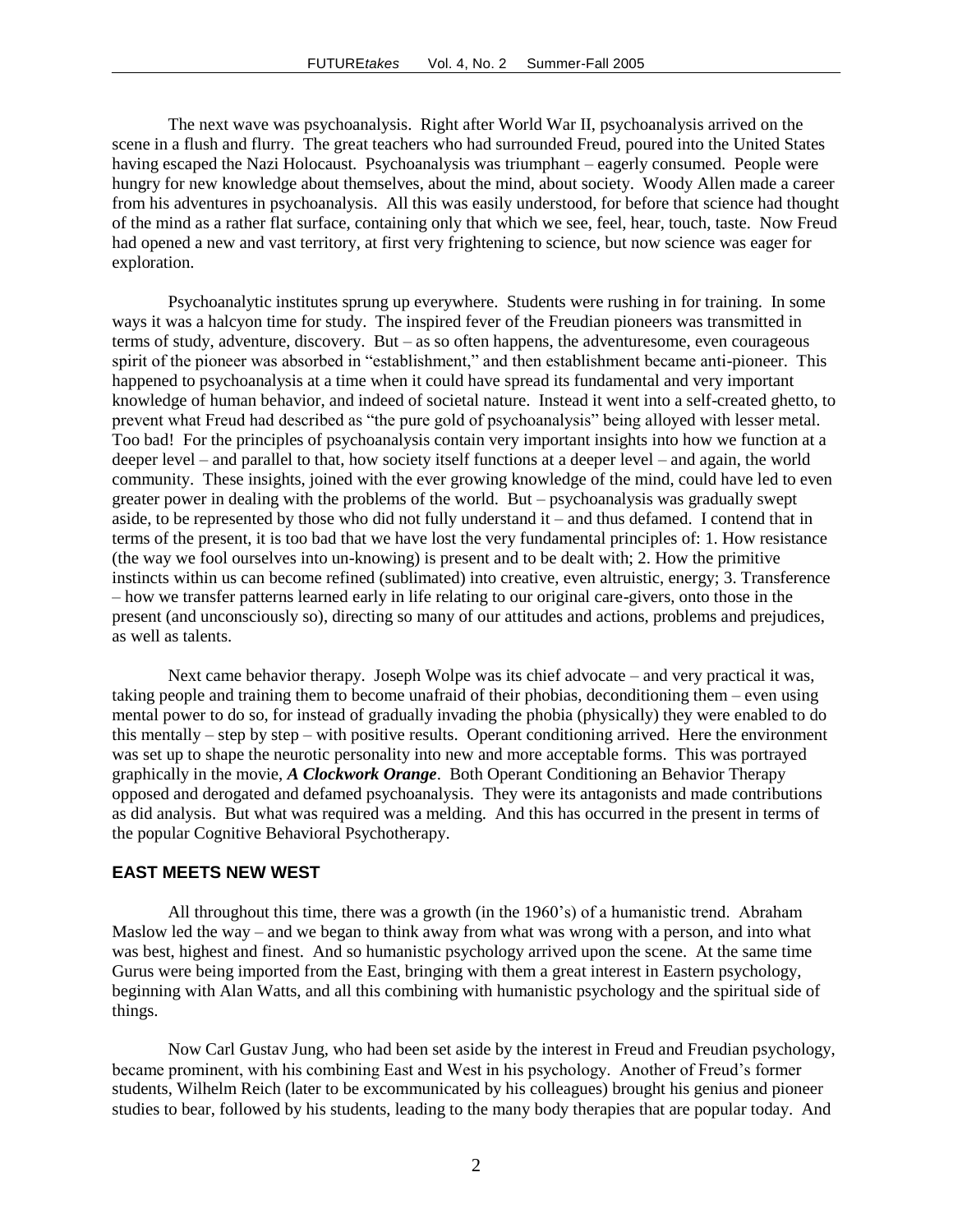so we have the beginning of Bioenergetics in which psychology and body therapies combined to bring new advances in the growth of mind and personality.

#### **THE PHARMACEUTICAL AGE AND MANAGED CARE**

The next wave was biological psychiatry. In 1960 Thorazine, a true chemical restraint for schizophrenia, was produced, and brought relief from the suffering, the sometimes unbearable suffering that they bore. Thorazine was applied liberally. Schizophrenics were released from years and years and years of residence in state hospitals, only to be encountered as street people a little later. Marsilid was discovered. It was found in the course of treatment of tuberculosis, when it was noticed that those who received it would suddenly feel better – would come out of their depression. And so – it was applied in depression and it was marvelous, except that in a few cases the liver was destroyed in the course of fulminating yellow atrophy. It was dropped, but it was the beginning of the Mono-amine Oxidase (MAO) inhibitors that are still in use.

Soon came another class of drugs, the tricyclic anti-depressants such as Elavil, Norpramine, Vivactil, Sinequan – and all of these gave hope and relief from depression – but they had side effects and were dangerous for those who had suicidal tendencies. Now – psychiatry felt respectable. Psychiatrists were accepted as "real doctors" since they had medication to prescribe. And certainly, psychiatry was now being supported with grants by the government as well as the pharmacological industry. Later the tricyclic anti-depressants were replaced by a new class of drugs which had fewer side effects and had lost their lethal proclivities – the selective serotonin re-uptake inhibitors (SSRI's) such as Prozac, Wellbutrin, Zoloft, Paxil – bringing great relief. In its wake came a class of psychopharmacologists in psychiatry – well-recognized for both expertise and the assistance they gave and give. They were welcome and wellsupported by research grants from the federal government and from the pharmaceutical industry.

Parallel to this came the impact of managed care from the insurance industry. At first, insurance validated all kinds of psychiatry including years and years of training in a psychoanalytic training analysis. They were burned and became cautious about dispensation in psychiatry. And so – we began to look around for fast cures, not only because of this event, but also because of the enormity of the medical budget. And so – planning came upon the scene in the form of managed care. Managed care began as a rather small effort, but it grew rapidly because of being funded by the business community which had grown tired of the high cost of medical care. As it grew it spread its tentacles over every aspect of medicine and squeezed the practitioner more and more into the box called profitability. Parallel to this, psychiatry became more and more pharmacological and biological minded. And now it is practiced as a specialty which is largely limited to diagnosis and the administration of drugs – resulting in a large loss of the humanistic and idealistic pursuit with which medicine itself began.

This brings us to the present, with psychiatry being specialized more and more in its chemicopharmacological base. At the same time the practice of personality investigation and personal growth has been relegated to another class of therapists, including psychologists, social workers, addiction counselors. Thus there is an essential separation between the biological-minded (the psychiatrist) and the psychotherapy minded (all others), with managed care choosing those who are the least trained and yet licensed, for the sake of greater profitability.

## **COUNTERFORCE**

But there is a counterforce. Society itself is protesting as it grows more and more whole, more and more global minded, more and more holistic. Alternative medical care has grown by leaps and bounds, and universities, and even the pharmacological industries have begun to pay attention, because our American public has been willing to dip deeply into its own pocket to support alternative and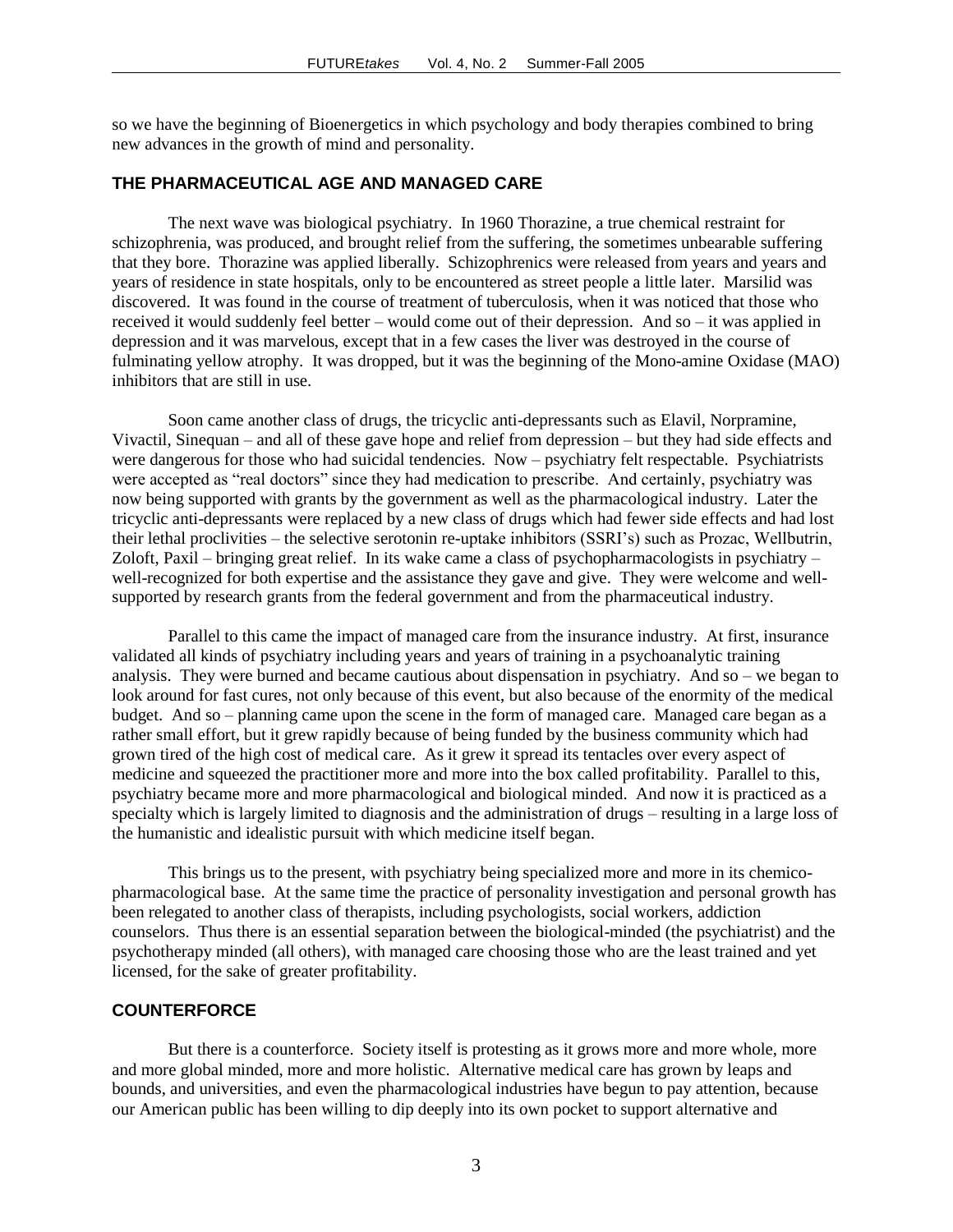complementary medical care. This is so astonishing when we see that the total spent for alternative care is greater than that which insurance pays for classical care. And so this movement has made its appearance in hospitals and universities.

And that is the present state of affairs: Psychotherapy growing but growing in the nature of fastfood delivery – reaching more and more people but with an accompanying neglect of the deeper portions of the personality and mind. As a counter-force, there are new techniques at hand that depend on the new discoveries in energy medicine – and this leads into the future.

# **ENERGY MEDICINE – THE NEXT FRONTIER**

In the late 1960's and in the 1970's, biofeedback (feedback of biological signals to educate how the mind is reflected in physiology) arrived. One of its pioneers, Elmer Green, established the voluntary controls department at Menninger Clinic in Topeka, Kansas. Menninger's was the Harvard of psychiatry at the time. This led to new knowledge – that the mind could control the so-called involuntary nervous system – that which controls the heart, the blood pressure, etc. Continued studies revealed, along with electro-encephalography, the deeper physiological portions of the mind. Meanwhile, physics had come along to re-orient both itself and our entire view of the world. The atom was smashed and quantum physics arrived upon the scene. Now it was revealed that there is an entirely new world, unseen by physicists and by ourselves, a world in which nothing is essentially solid. No longer is the atom the billiard ball, the ultimate indivisible unit, but the atom itself yields to the fact that it is also comprised of waves of energy.  $E=MC^2$ , meaning that mass dissolves into energy and energy can become condensed into material weight. Along with these come new studies in the power of the mind and the power of magnetism. So far we have relied upon body chemistry. The new studies are quite revealing about the chemical transfers within the body, but even they lead to the holistic view of the universe, which is parallel to the discoveries of modern physics. Candace Pert discovered endorphins, the body's own store of morphine, and then she discovered the analogues of valium and other tranquillizers, body-made. She found them, not only in the brain and nervous system but all over the body, and that these in turn communicate and connect each cell of the body with each other, revealing a holistic community within the body itself. These are discoveries in chemistry. But there are other discoveries in which Jim Oschman shows that the connective tissue which covers every organ, indeed every cell in the body, continues through the cell wall into the cytoplasm and even through the nucleus, undoubtedly ultimately breaking into waves of energy. This connective tissue system provides information flow. Every time the tissue is bent as it inevitably is in movement, there is an information flow called the piezo-electric flow along the connective tissue. This comprises a parallel communication system that acts in tandem with the conventional central and peripheral nervous system, providing faster communication indeed, and certainly more holistic communication. This discovery is rapidly accompanied by others. And so – Professor William Tiller has shown that intention itself can be implanted through meditation into material structure, which he has called an Intention-Imprinted-Electronic-Device (IIED), and that this structure can change the very atmosphere of the room. He has shown that intention, or mind energy, can change the pH of water, can accelerate the development of fruit fly larvae, can change the constituents of a quartz crystal – and that all this mind energy can be studied with extensive and exhaustive research methods, finding all to be consistent with burgeoning knowledge in quantum physics.

As these studies proceed into the energetics of the mind, we enter the domain of thought and above/thought into that of the intuitive mind – the High Mind.

Thus, what I see as the future of psychiatry is the future of the Mind in the larger sense. Psychiatry and the study of the mind will lead to a new orientation in every realm: Physics which will continue to investigate the power of the hidden waves of mind emanation; personality which will be